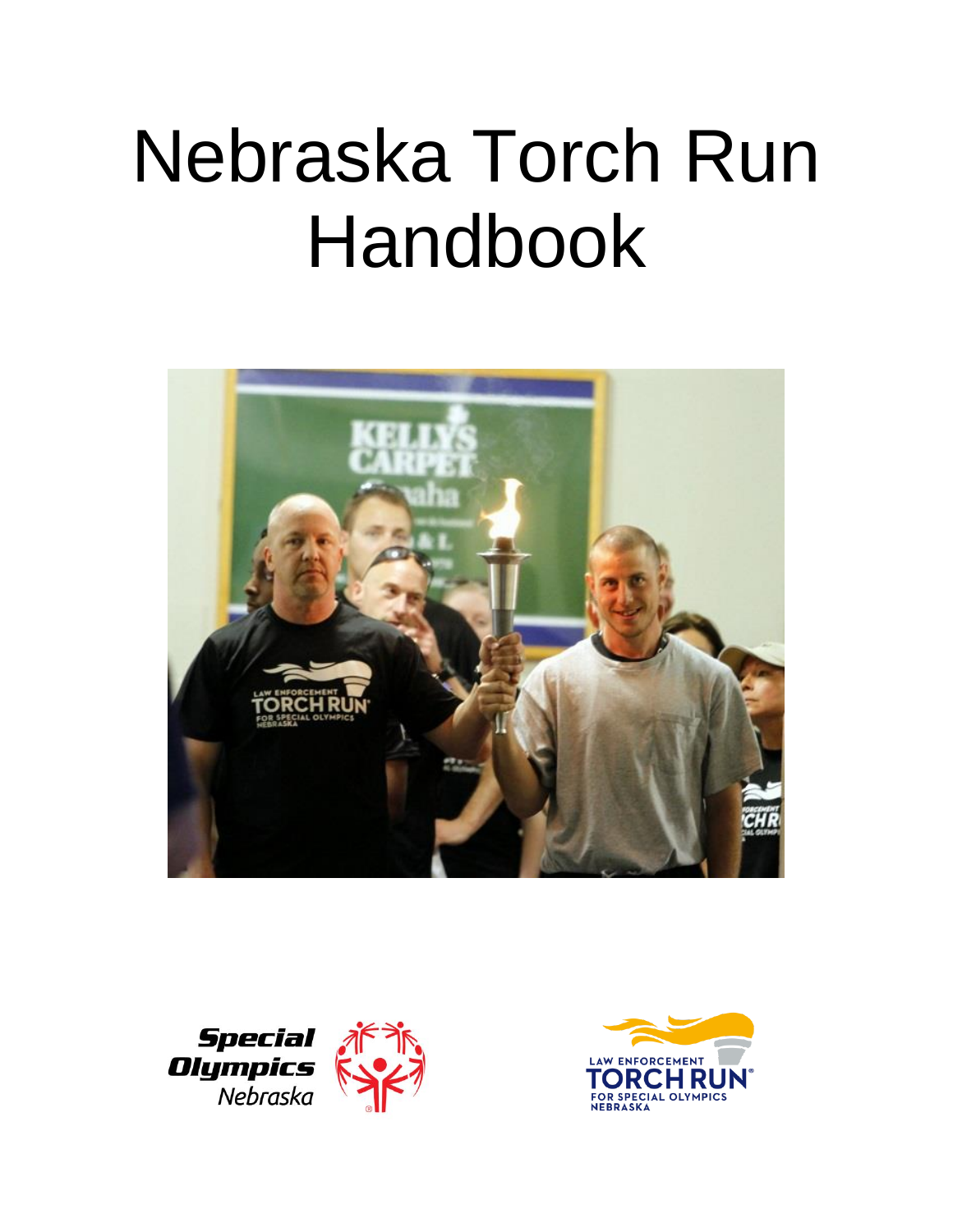

### **Event Description**

The Nebraska Law Enforcement Torch Run (LETR) involves law enforcement officers from various agencies all across the state running the Special Olympics Nebraska (SONE) "Flame of Hope" throughout the state to raise money and awareness for SONE and the organization's 6,000 athletes who have an intellectual disability. The LETR precedes the Summer Games, SONE's largest state competition, which takes place annually in May in Omaha. During "Torch Run Week," which is the Friday through Thursday before Summer Games, Torch Run ceremonies are held in many communities in Nebraska. The ceremonies consist of local law enforcement, athletes and community members running the Special Olympics torch in their communities and celebrating with SONE athletes, families, volunteers and supporters. At the end of Torch Run Week officers representing the various celebrations gather in Omaha to run the Flame of Hope into the Opening Ceremonies of Summer Games to light the event's torch. This lighting of the torch represents the beginning of the Summer Games and brings joy and pride to the thousands of athletes, families, coaches and spectators who are a part of the Opening Ceremonies.

The lighting of the Summer Games torch is one of the great highlights of the Opening Ceremonies, but some of the loudest cheers of the night come when the Torch Runners present a check representing their annual donation to SONE. This check is a culmination of all the money raised by the (LETR) from events such as Polar Bear Plunges, Cop-on-Tops, T-shirts Sales and Tip-a-Cops. The money raised form the LETR allows SONE to continue to provide training, competitions and non-sports related programs for the athletes. The impact the LETR has on SONE is recognized by the participants, volunteers, staff and board of directors, and this is why the Torch Run across the state and the check presentation at Summer Games are such a large part of this state competition.

## **Law Enforcement/Planning Committee Responsibilities for Torch Run**

The Nebraska Torch Run changed in 2009 from years of running the torch across Nebraska for five consecutive days to a week's worth of individual runs and ceremonies in various Nebraska communities. This format makes it necessary for the LETR and SONE to have law enforcement serve as the main contact/organizer of their local community's run and ceremony. The person who heads up their local Torch Run are not expected to organize and execute the run and festivities that go along with the run by themselves. It is expected that they bring together a group or committee in their community to work on all aspects of the run. This committee does not need to be made up only of law enforcement. Committees with diversity generally have more ideas, more contacts and more success in getting tasks done and accomplishing their goals. When forming the local Torch Run committees, please consider: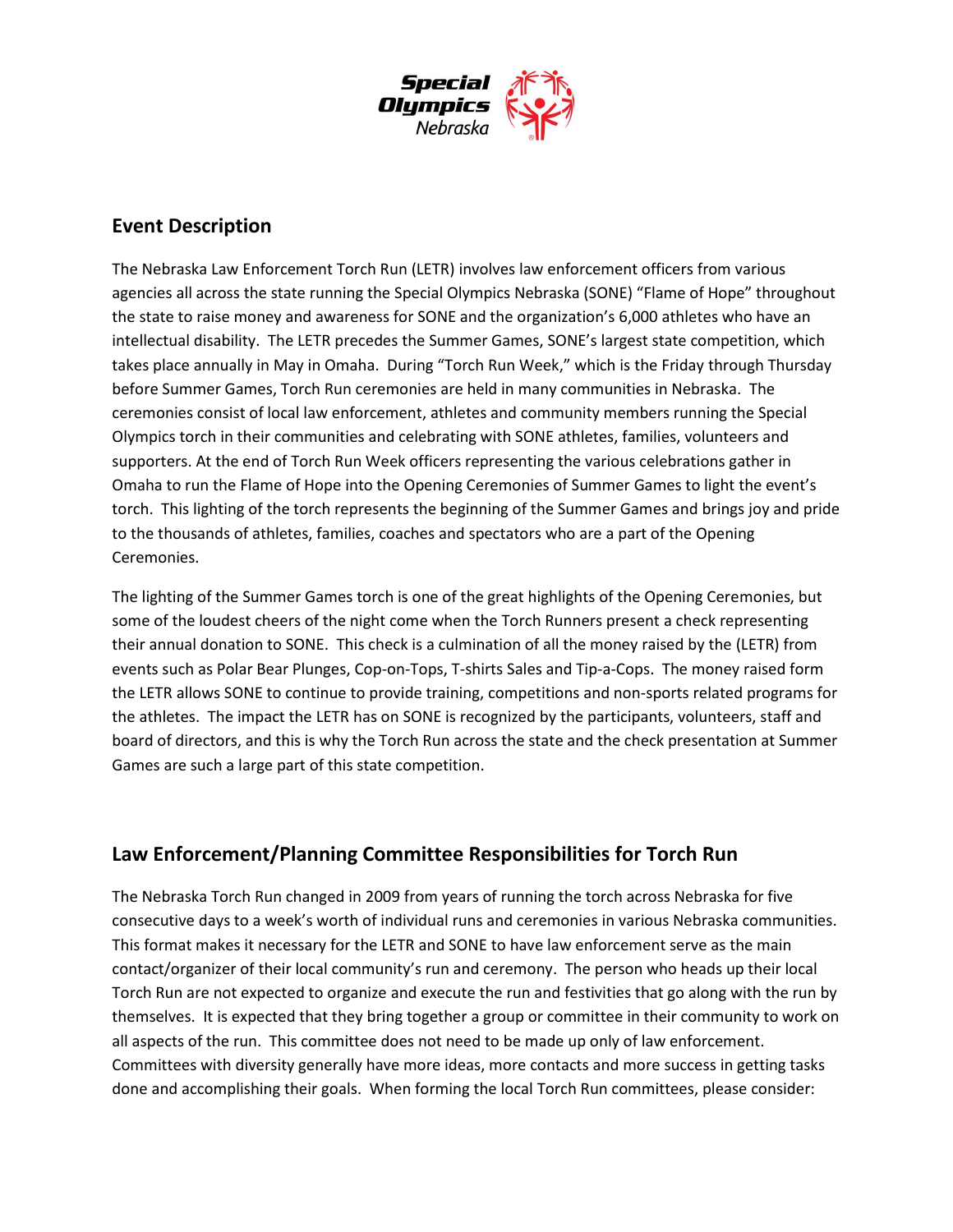

law enforcement personnel from a variety of agencies, law enforcement family members, Special Olympics athletes, families and/or volunteers and community members. Each Torch Run committee is be responsible for the following:

- Selecting one day during Torch Run Week on which to hold their run and ceremony
- Planning a route for their Torch Run (i.e. running into and out of town, running through town, teaming up with a neighboring community to hold a run between the two towns)
- Organizing a ceremony at which the Torch Run and SONE athletes can be celebrated (i.e. picnic in park or at local business or school, piggyback with existing event in community, food and game/games with SONE athletes)
- Coordinating fundraising activity with Torch Run and/or ceremony (i.e. Torch Run t-shirt sales, raffle, good-will donations for picnic or activity, dunk-a-cop)
- Communicating ideas and plans with Nebraska LETR Directors and SONE Torch Run Liaison.
- Promoting Torch Run events locally

## **Special Olympics Nebraska Responsibilities for Torch Run**

The Nebraska LETR is a partnership between law enforcement and the SONE state office. There is a SONE staff member designated to work with the LETR and serve as a liaison between the state office and the LETR. With the LETR directors, the Torch Run Liaison will work with the local Torch Run committees to ensure they receive the support and information they need to make their Torch Runs successful. Special Olympics Nebraska is responsible for the following:

- Consulting with Torch Run committee on ideas for run, fundraiser and ceremony
- Communicating with the local SONE teams on the Torch Run and ceremony plans
- Getting Torch Run shirts (both Runner and Fundraising) to community run coordinator or individual runners/sellers
- Promoting the Torch Run event through SONE social media and website and assisting with local media, if necessary